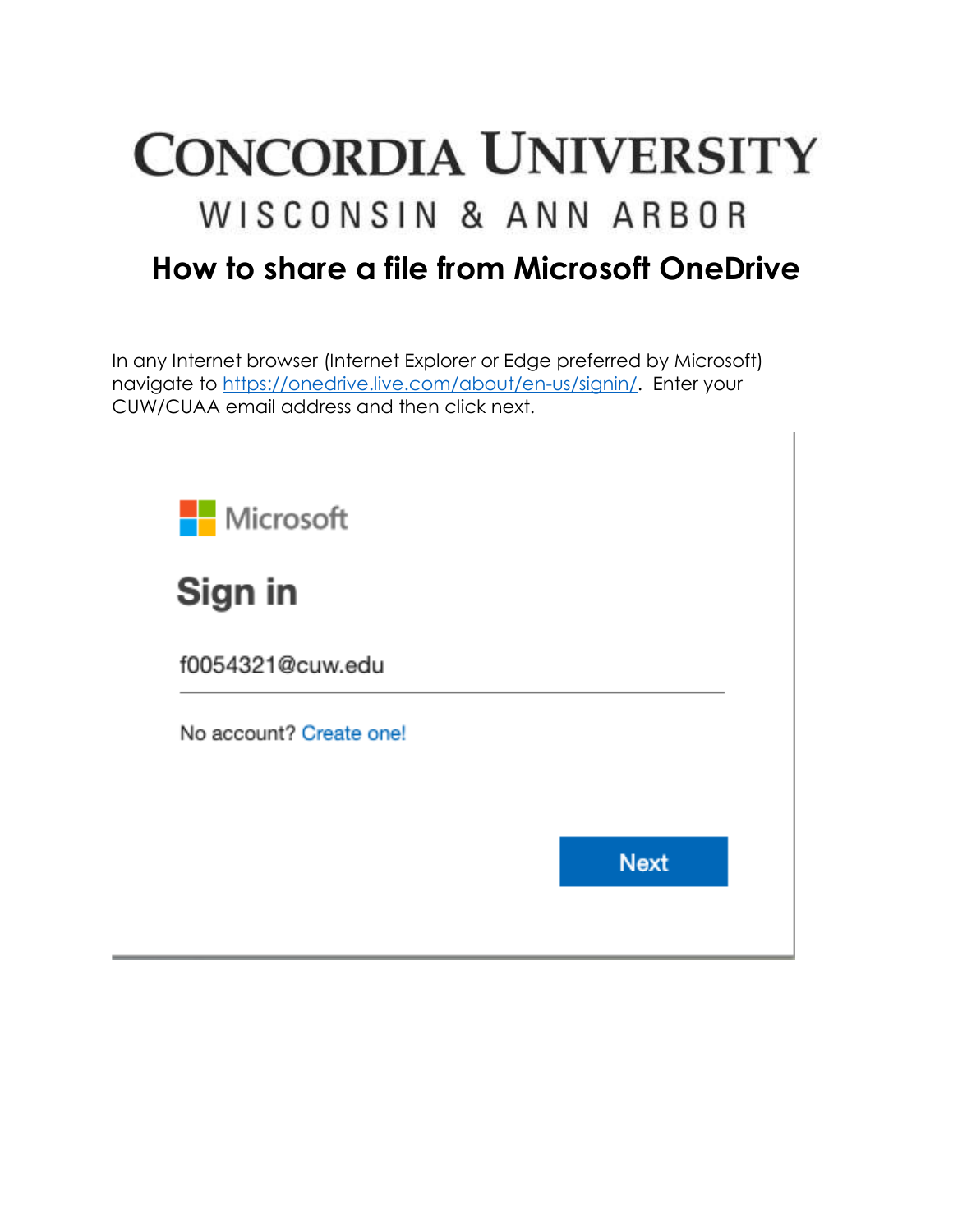You will be redirected to the CUWAA Single Sign-on page. Enter your Student ID or Faculty/Staff Username and password and then click SIGN IN.

| <b>CONCORDIA UNIVERSITY</b><br>WISCONSIN & ANN ARBOR |  |  |  |
|------------------------------------------------------|--|--|--|
| Username                                             |  |  |  |
| Password                                             |  |  |  |
| Remember me on this computer                         |  |  |  |
| SIGN IN                                              |  |  |  |
| Click Here for Help                                  |  |  |  |
|                                                      |  |  |  |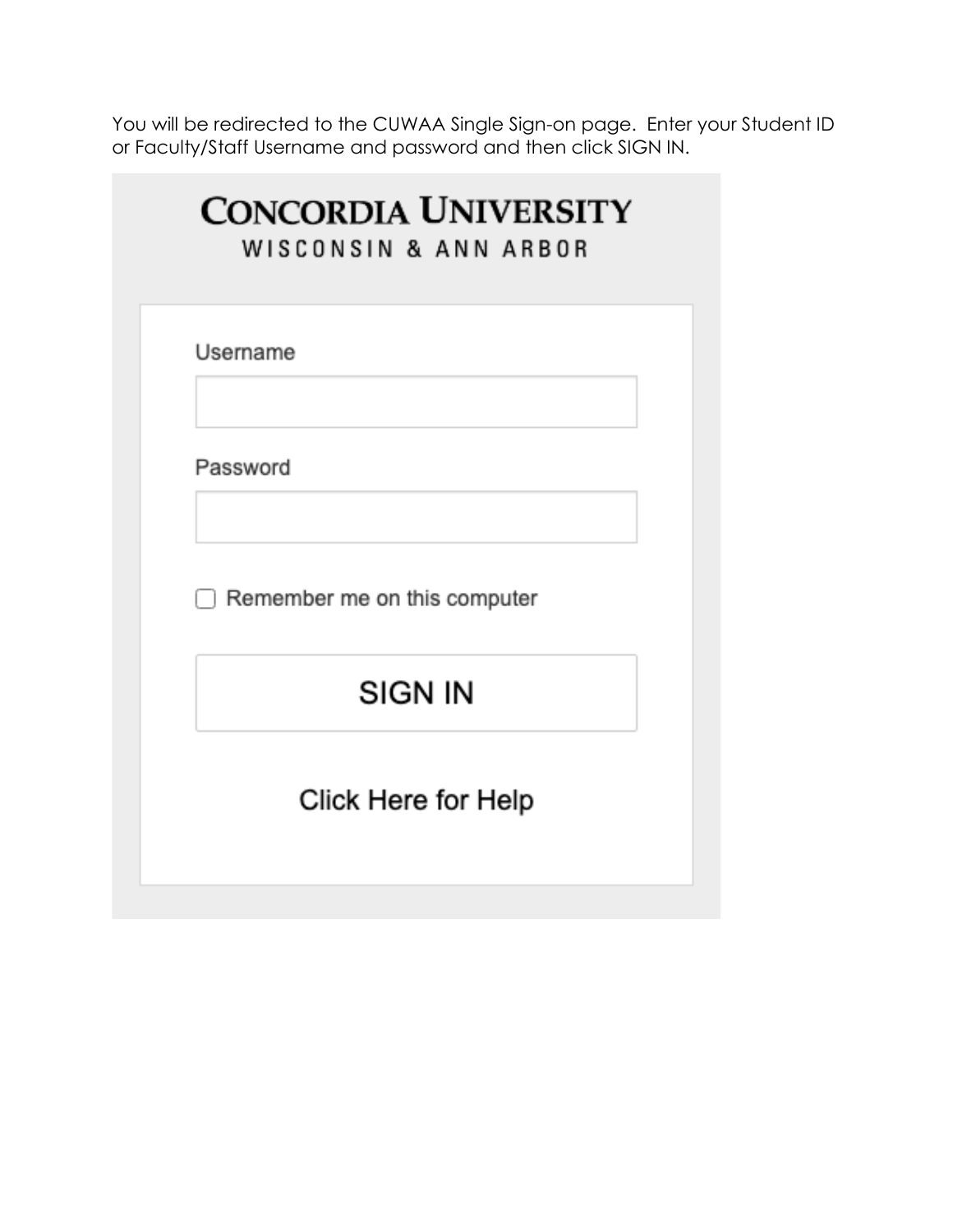Select either Yes or No on the following screen. Selecting No is the more secure option.



f0054321@cuw.edu

## Stay signed in?

Do this to reduce the number of times you are asked to sign in.



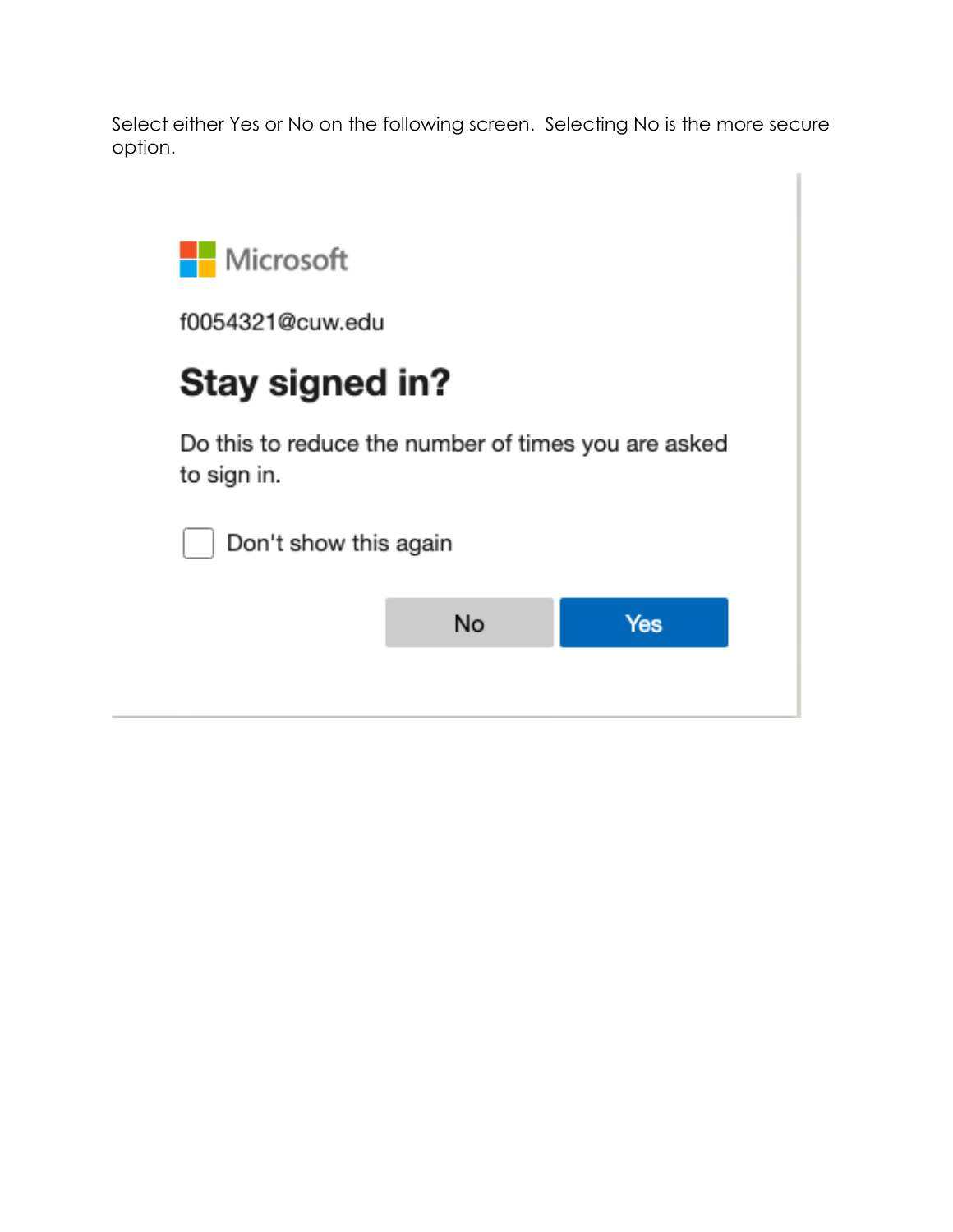On your OneDrive page, click +New and then select the document type you want to create. For the purpose of this tutorial we'll use a Word Document

| ₩.<br>OneDrive                                  |                                                                                                       | $D$ Search                                     |                                     | All files                           |                   |
|-------------------------------------------------|-------------------------------------------------------------------------------------------------------|------------------------------------------------|-------------------------------------|-------------------------------------|-------------------|
| 10054321                                        | $+$ New $-$<br>革<br>Upload v                                                                          | Sync St Automate V                             |                                     |                                     |                   |
| $\Box$ My files                                 | <b>The Folder</b>                                                                                     |                                                |                                     |                                     |                   |
| O<br>Recent<br>R.<br>Shared<br>冒<br>Recycle bin | Word document<br><b>B</b> Excel workbook<br>나만 아니라 이 아이를 보여 주었다.<br><b>D.</b> PowerPoint presentation | Modified                                       | Modified By                         | File size<br><b>REAL PROPERTY</b>   | Sharing           |
| Shared libraries                                | OneNote notebook                                                                                      | <b>PRESENTADE</b><br>March 1,2016<br>1999/1999 | <b>KIDSON</b><br>10054321<br>112036 | <b>COMMENT</b><br>0 litera<br>nasar | Private<br>96933  |
| Testing Team                                    | <b>B</b> Forms for Excel<br><b>D</b> Link                                                             | November 29, 2018                              | <b>INSURES</b><br>10054323          | $3$ flams                           | Private<br>Waarii |
|                                                 |                                                                                                       |                                                |                                     |                                     |                   |

Name and add content to your document and then click the Share button at the top right-hand corner of the screen

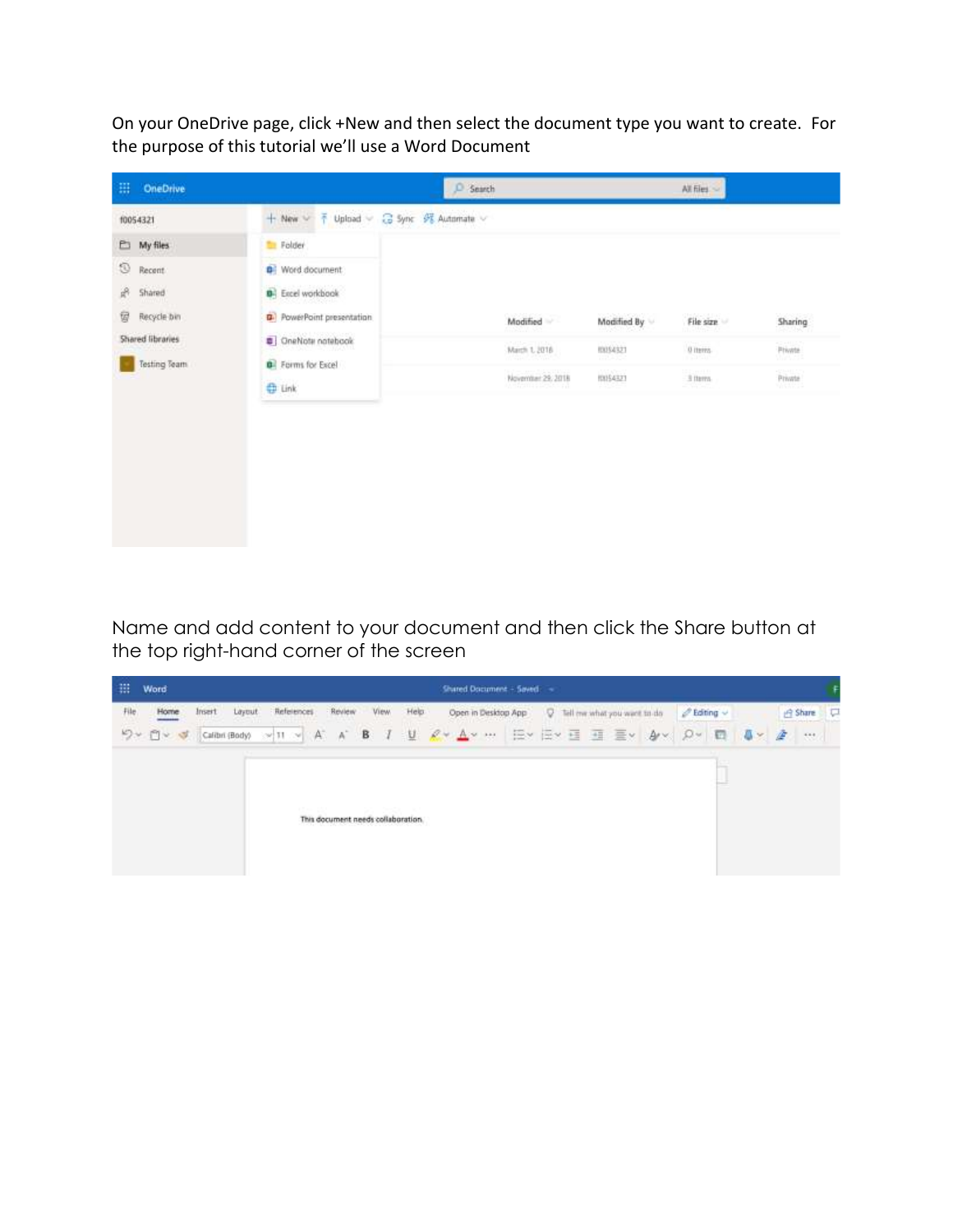The following pop-up will appear. Select the button that says "Anyone with the link can edit >"

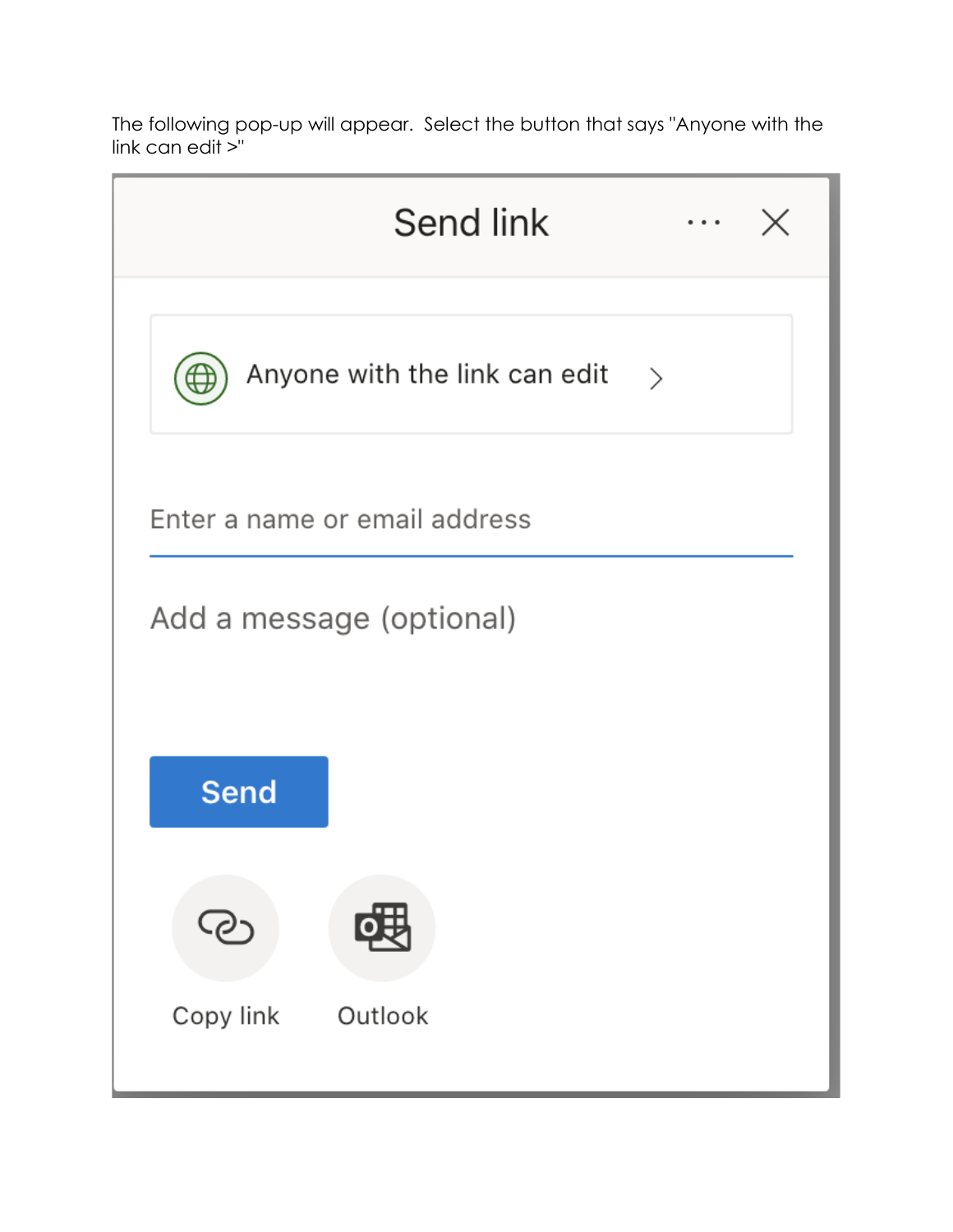Select one of the sharing options:

1. Anyone with the link: Anyone you send the link to will have the permissions that you set

2. People in Concordia Un…ity Wisconsin with the link: Only CUWAA users that you send the link to will have the permissions that you set

3. People with existing access: Not applicable to new documents

4. Specific People: Email addresses you specify will have the permissions that you set.

Allow editing: If you check this box, the people you define above will be able to edit the document.

Open in review mode only: The document will only be reviewed.

Set Expiration date: Set a date when the permissions will expire

Set Password: Set a password on the document

Block download: Prevent users from downloading a copy of the document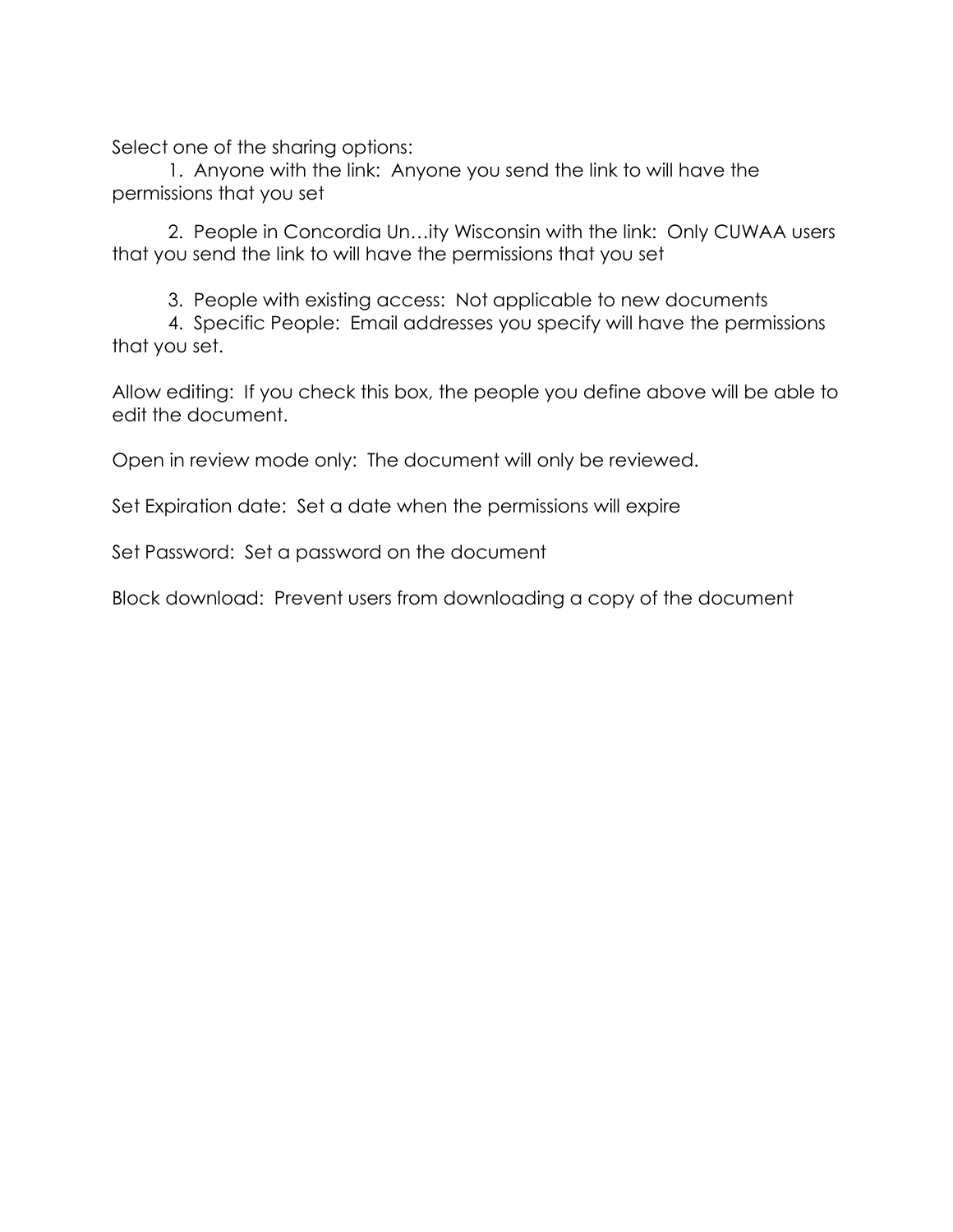| Link settings                                                                                                                                        |   |
|------------------------------------------------------------------------------------------------------------------------------------------------------|---|
| Who would you like this link to work for?<br>Learn more                                                                                              |   |
| Anyone with the link                                                                                                                                 |   |
| People in Concordia Unity<br>Wisconsin with the link                                                                                                 |   |
| People with existing access                                                                                                                          |   |
| Specific people                                                                                                                                      |   |
| Other settings<br>Allow editing<br>$R^1$ Open in review mode only $\cup$<br><b>in</b> Set expiration date<br>Set password<br>$\Theta$ Block download | ⊙ |
| <b>Apply</b><br>Cancel                                                                                                                               |   |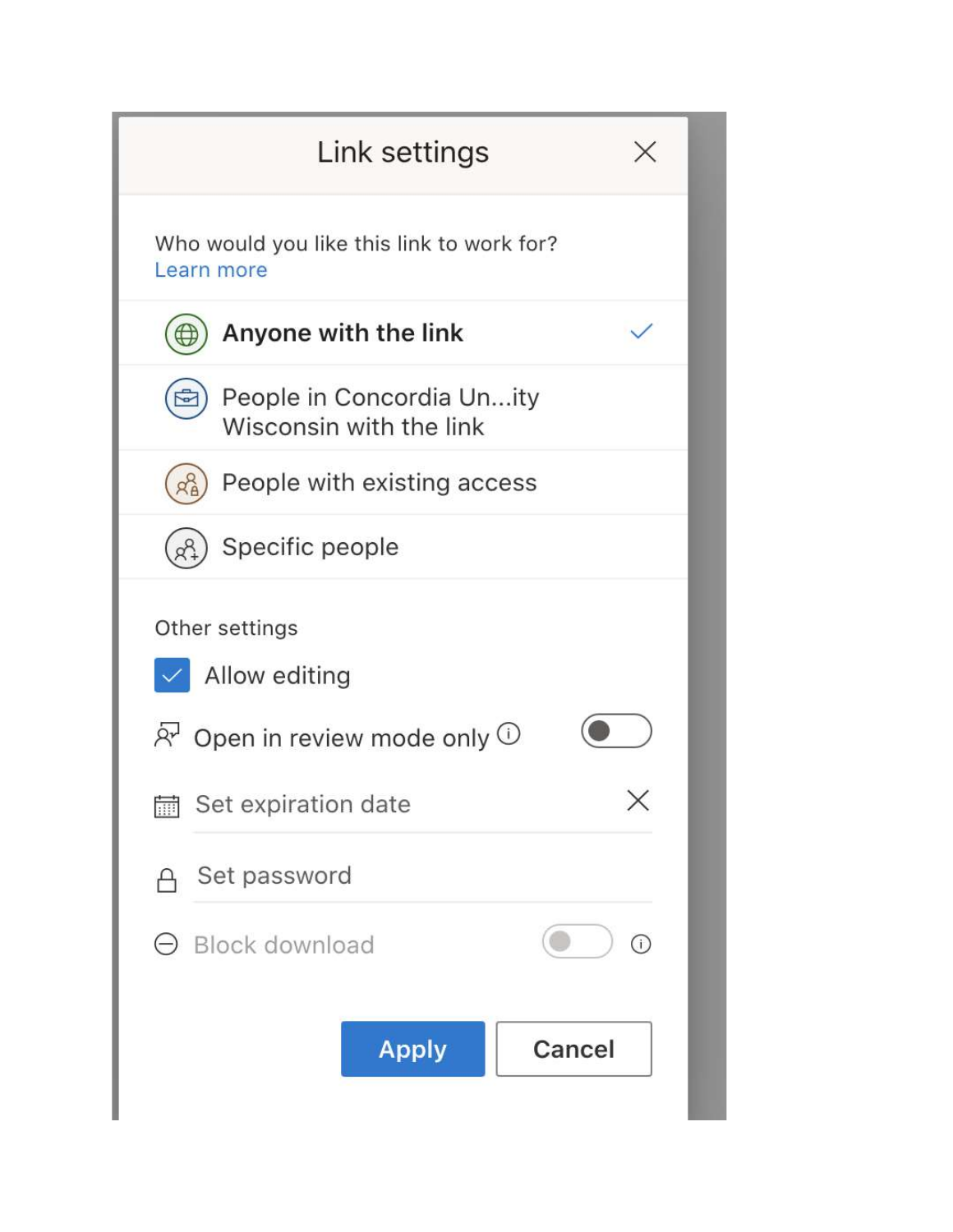Begin typing the name or email address of the person you want to share the document with. If the user is outside of CUWAA, you will have to enter the entire email address.

| Send link                                      |  |
|------------------------------------------------|--|
| Anyone with the link can edit<br>$\rightarrow$ |  |
| doe                                            |  |
| Doe, Ashley M<br>Ashley.Doe@cuw.edu            |  |
| Doe, John<br>John.Doe@cuw.edu                  |  |
| Doe, Test<br>Test.Doe@cuw.edu                  |  |
| Search directory                               |  |
| Outlook<br>Copy link                           |  |

Once you have selected your share permissions and selected users to share with, add a message and then click Send (optionally you can select "Copy Link"